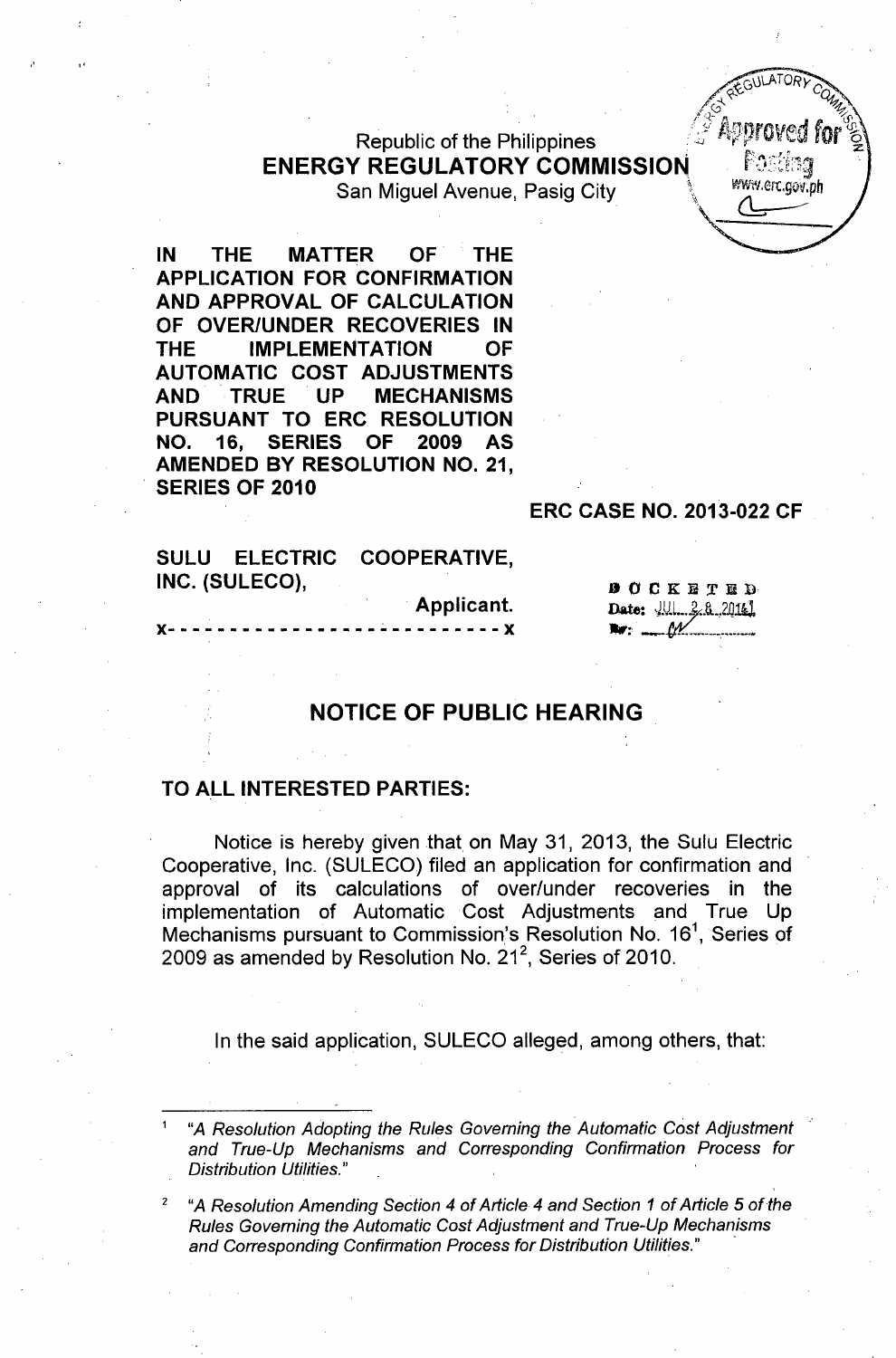- 1. It is an electric cooperative duly organized and existing under and by virtue of the laws of the Republic of the Philippines with principal office address at Bus-Bus-Street, Jolo, Sulu;
- 2. It holds an exclusive franchise issued by the National Electrification Commission (NEC) to operate an electric light and power distribution service in seven (7) Municipalities of Jolo, Patikul, Indanan, Parang, Maimbong, Talipao and Luuk, all in the Province of Sulu;
- 3. Under the Commission's Resolution No. 16, Series of 2009, as amended by Resolution No. 21, Series of 2010, Distribution Utilities (DUs) and Electric Cooperatives (ECs) are required to file their respective consolidated applications for the approval of the over-recoveries made or under-recoveries incurred in their implementation of various automatic cost adjustments and true-up mechanisms adopted by the Commission, such as the Automatic Generation Rate (GR), System Loss Adjustment Mechanism, Transmission Rate (TR) Adjustment Mechanism, Lifeline Rate Recovery Mechanism, Local Franchise Tax and Business Taxes Recovery Mechanism, Calculation of the Over/Under Recovery in the implementation of Lifeline Rates by DUs, True-up Mechanism of the Over/Under Recovery in the Implementation of Inter-Class Cross Subsidy Removal of DUs, Treatment of Prompt Payment Discount (PPD), Calculation of Over/Under Recovery in the Implementation of System Loss Rate (SLR) by DUs, and Calculation of the Over/Under Recovery in the Implementation of Transmission Rates;
- 4. It adopted and applied the formulas provided under Resolution No. 16, Series of 2009, as amended by Resolution No. 21, Series of 2010, and has determined that it has incurred under-recoveries or made over-recoveries in its implementation of the foregoing automatic cost adjustments and true-up mechanisms;
- 5. A summary of the pass through costs vis-a-vis actual collections in the above-mentioned implementation of various automatic cost adjustments and true-up mechanisms applying the formulas provided, showed the following results, to wit: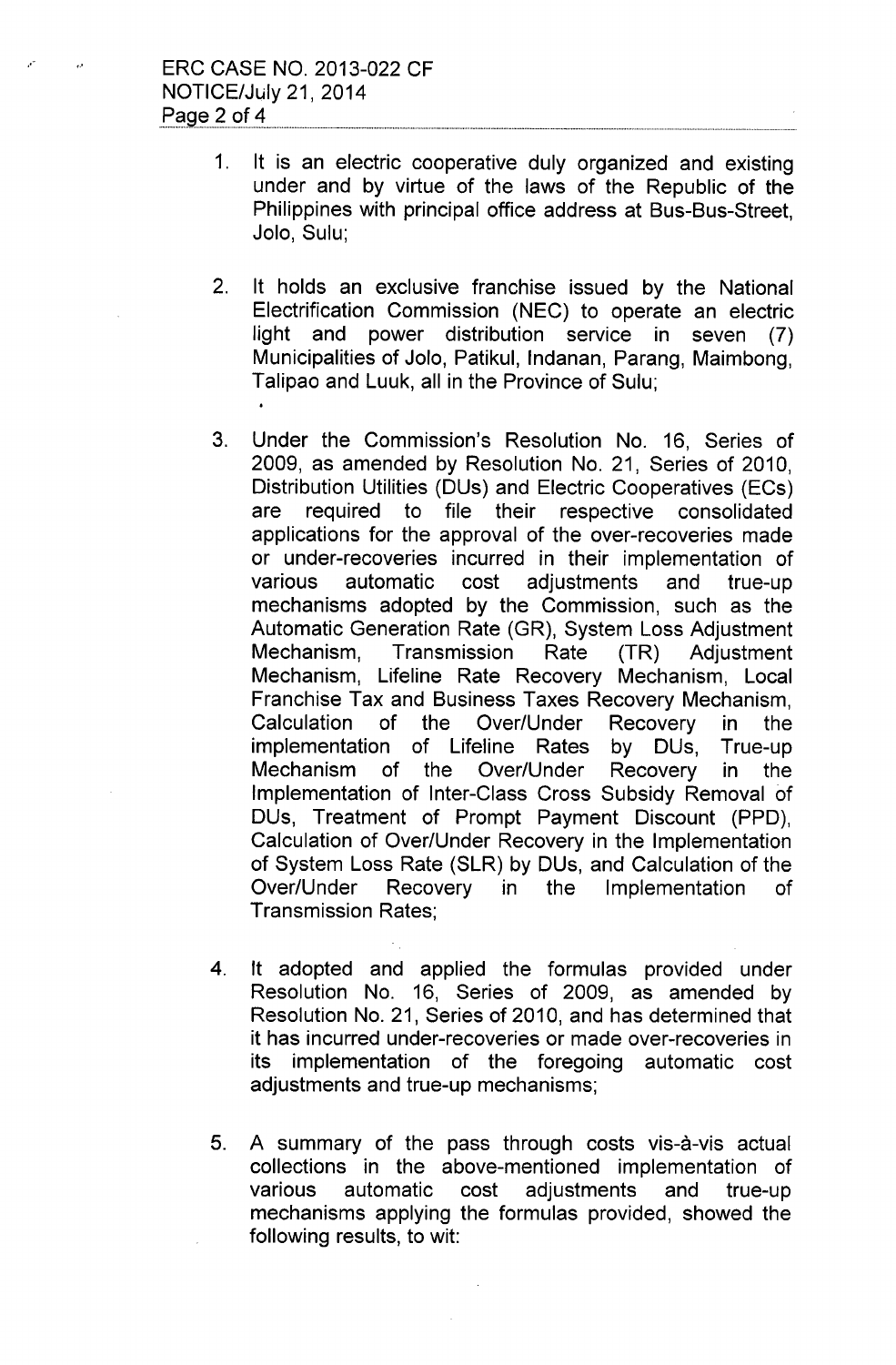|                    |                                    | Pass Through Cost | <b>Actual Collection</b> | <b>Difference</b> |
|--------------------|------------------------------------|-------------------|--------------------------|-------------------|
| A                  | Generation<br>Rate                 |                   |                          |                   |
|                    | (GR)                               | 666,686,205.70    | 528,287,351.41           | 138,398,854.34    |
| B                  | System Loss Rate                   |                   |                          |                   |
|                    | (SLR)                              | 162,293,453.31    | 230,512,876.00           | (68, 219, 216.69) |
| C                  | <b>Inter-Class</b><br><b>Cross</b> |                   |                          |                   |
|                    | Subsidy                            |                   |                          | (22, 629, 614.13) |
| D                  | <b>Lifeline Rate</b>               | 5,469,773.61      |                          | (5,469,773.61)    |
| <b>Grand Total</b> |                                    |                   |                          | (42,080,249.91)   |

- 6. Relative to the discounts mandated to be provided to the Senior Citizen, it respectfully manifest that no senior citizen was registered during the period of 2011 to 2012;
- 7. Summaries of the individual computations on the foregoing items are attached hereto and made an integral part hereof as Annexes "A'",
- 8. It submitted supporting data and documents listed below, labeled together and made an integral part hereof as Annex "B-1" to "B-2", to wit:
	- a) Power Supplier Data Sheet;
	- b) Statistical Data Sheet;
	- c) Implemented Rates Data Sheet;
	- d) Power Bills of Power Suppliers;
	- e) Official Receipts *(OR.)* issued by Power Suppliers;
	- f) Breakdown of Payment with O.R.; and
	- g) Consumer Bills of Lifeliners (per level) and Non-Lifeliners per customer class; and
- 9. It prays that its over/under recoveries in the implementation of the various automatic cost adjustments and true-up mechanism be confirmed and. approved, and that it be allowed to refund/collect said over/under recoveries to or from its customers.

The Commission has set the application for jurisdictional hearing, expository presentation, pre-trial conference and evidentiary hearing on September 16, 2014 (Tuesday) at ten o'clock in the morning (10:00 A.M.), at the ERC Hearing Room, 15<sup>th</sup> Floor, Pacific Center Building, San Miguel Avenue, Pasig City.